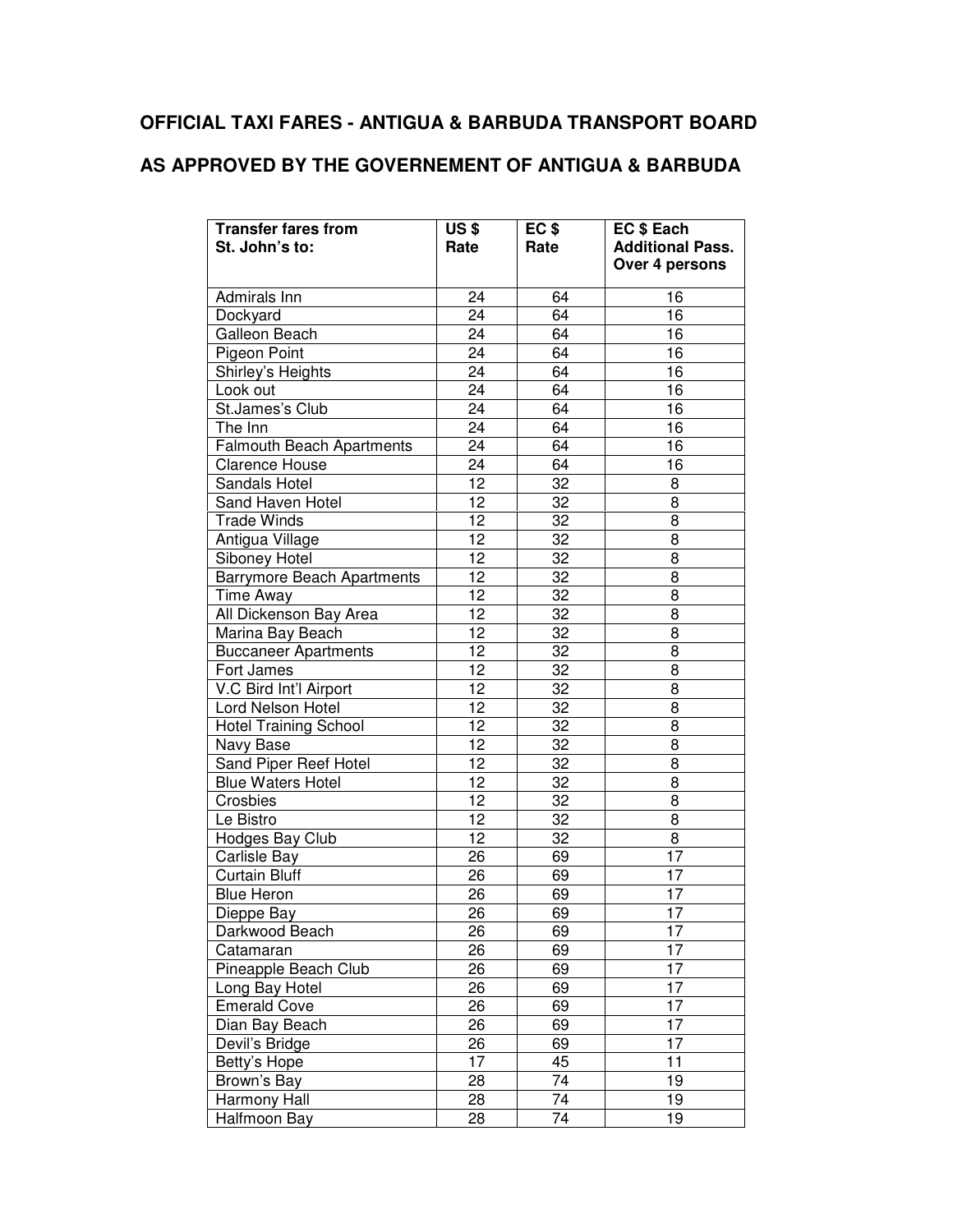| <b>Transfer fares from</b> | <b>US\$</b>     | $EC$ \$         | EC \$ Each              |  |
|----------------------------|-----------------|-----------------|-------------------------|--|
| St. John's to:             | Rate            | Rate            | <b>Additional Pass.</b> |  |
|                            |                 |                 | Over 4 persons          |  |
| Mill Reef Club             | 28              | 74              | 19                      |  |
| <b>Cortland Hotel</b>      | $\overline{5}$  | 13              | 3                       |  |
| Hawksbill Hotel            | $\overline{14}$ | 37              | $\overline{9}$          |  |
| Galley Bay Hotel           | 14              | 37              | 9                       |  |
| <b>Grand Royal</b>         | $\overline{14}$ | 37              | 9                       |  |
| <b>Pillar Rock Condos</b>  | $\overline{14}$ | 37              | 9                       |  |
| <b>Trafalgar Heights</b>   | $\overline{14}$ | 37              | $\overline{9}$          |  |
| Yeptons Resort             | $\overline{14}$ | 37              | $\overline{9}$          |  |
| <b>Jolly Beach</b>         | 18              | 48              | $\overline{12}$         |  |
| Liberta                    | 19              | 50              | 12                      |  |
| Glanville's                | 19              | 50              | 12                      |  |
| Seaton's                   | 19              | 50              | 12                      |  |
| New Field                  | 19              | 50              | 12                      |  |
| John Hughes                | 19              | 50              | $\overline{12}$         |  |
| Swetes Village             | $\overline{16}$ | 42              | 11                      |  |
| Pares Village              | $\overline{16}$ | 42              | 11                      |  |
| Parham                     | $\overline{16}$ | 42              | 11                      |  |
| <b>Buckley's Village</b>   | 12              | $\overline{32}$ | 8                       |  |
| Bendal's                   | $\overline{12}$ | 32              | 8                       |  |
| Sea View Farm              | $\overline{12}$ | $\overline{32}$ | $\overline{8}$          |  |
| Freetown                   | 22              | $\overline{58}$ | 15                      |  |
| St. Philip's               | $\overline{22}$ | $\overline{58}$ | 15                      |  |
| Crabbe's Hill              | $\overline{22}$ | $\overline{58}$ | 15                      |  |
| Willikie's                 | $\overline{22}$ | $\overline{58}$ | $\overline{15}$         |  |
| Pigotts Village            | $\overline{11}$ | 29              | 7                       |  |
| <b>Barnes Hill</b>         | 11              | 29              | 7                       |  |
| New Winthropes             | 11              | 29              | 7                       |  |
| Old Road                   | 26              | 69              | 17                      |  |
| Ebenezer                   | 12              | $\overline{32}$ | 8                       |  |
| Jennings                   | 12              | 32              | 8                       |  |
| <b>Bolans</b>              | $\overline{12}$ | 32              | $\overline{8}$          |  |
| Johnson Point              | 22              | $\overline{58}$ | 15                      |  |
| Urlings                    | 22              | $\overline{58}$ | 15                      |  |
| <b>Cedar Grove</b>         | $\overline{8}$  | 23              | 6                       |  |
| Five Island                | $\overline{13}$ | $\overline{34}$ | 9                       |  |
| <b>Yorks Village</b>       | $\overline{6}$  | 16              | 4                       |  |
| Mc Kinnons                 | 7               | 19              | 5                       |  |
| Potter's                   | $\overline{7}$  | $\overline{19}$ | $\overline{5}$          |  |
| Scotts Hill                | $\overline{7}$  | $\overline{19}$ | $\overline{5}$          |  |
| Cassada Gardens            | $\overline{7}$  | 19              | $\overline{5}$          |  |
| Skerritt's Pasture         | $\overline{7}$  | 19              | $\overline{5}$          |  |
| St.Johnson's Village       | $\overline{6}$  | $\overline{16}$ | 4                       |  |
| Clare Hall                 | $\overline{6}$  | 16              | 4                       |  |
| Golden Grove               | $\overline{6}$  | 16              | 4                       |  |
| <b>Cashew Hill</b>         | $\overline{6}$  | 16              | 4                       |  |
| Browne's Avenue            | $\overline{6}$  | 16              | 4                       |  |
| All Saint's Village        | $\overline{13}$ | 34              | 9                       |  |

N.B. Short Stops in and around St. John's US\$6.00 or EC\$16.00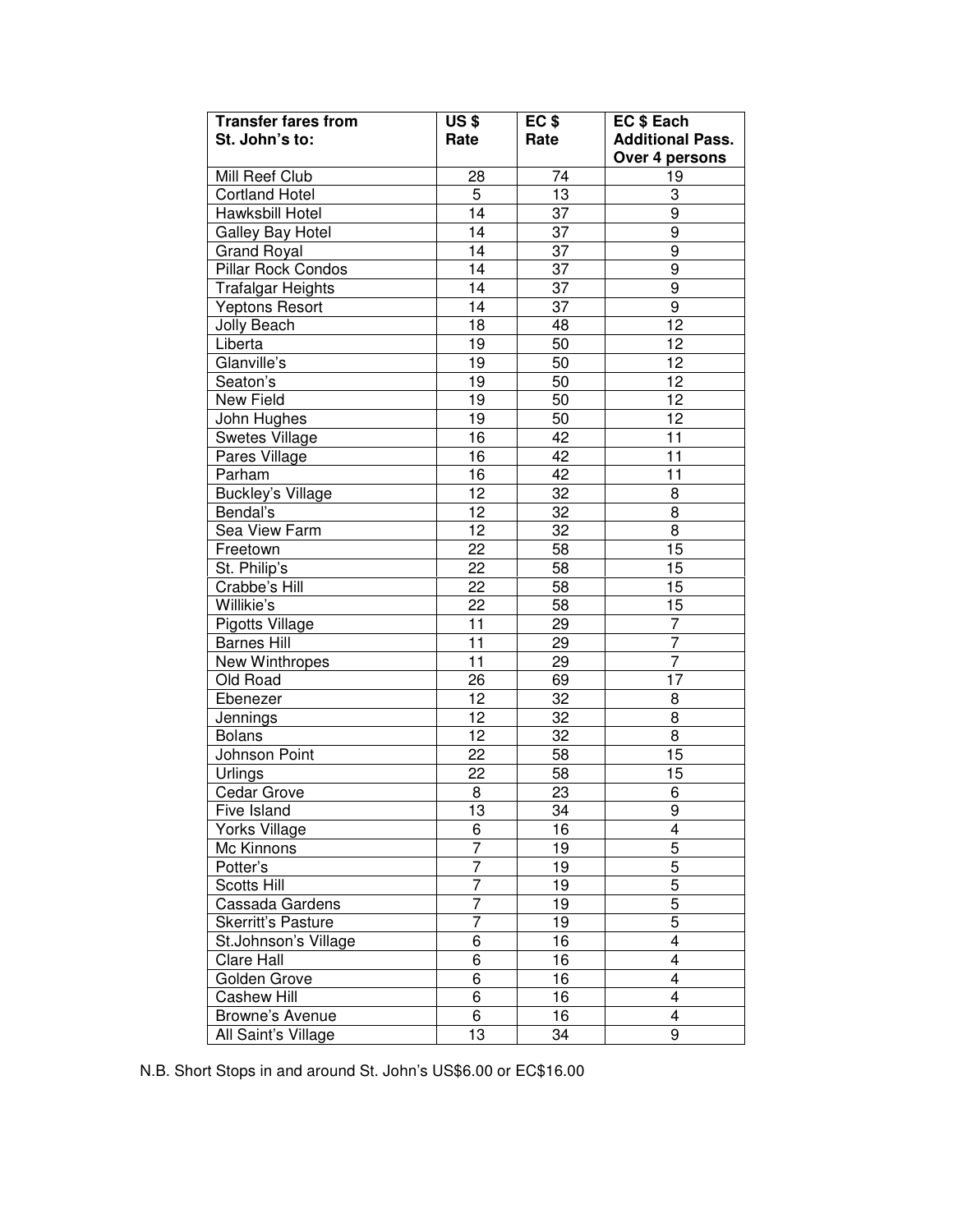| <b>Transfer fares from</b>     | $\overline{US}$ \$ | EC <sub>\$</sub> | EC \$ Each              |
|--------------------------------|--------------------|------------------|-------------------------|
| <b>V.C. Bird Int'l Airport</b> | Rate               | Rate             | <b>Additional Pass.</b> |
| to:                            |                    |                  | Over 4 persons          |
| Admirals Inn                   | 31                 | 82               | 21                      |
| Dockyard                       | 31                 | 82               | 21                      |
| Galleon Beach                  | 31                 | 82               | 21                      |
| Pigeon Point                   | 31                 | 82               | 21                      |
| Shirley's Heights              | 31                 | 82               | 21                      |
| Look out                       | 31                 | 82               | 21                      |
| St. James's Club               | 31                 | 82               | 21                      |
| The Inn                        | 31                 | 82               | 21                      |
| Falmouth                       | 31                 | 82               | 21                      |
| <b>Beach Apartments</b>        |                    |                  |                         |
| Clarence House                 | 31                 | 82               | 21                      |
| Sandals Hotel                  | 16                 | 42               | 11                      |
| Sand Haven Hotel               | 16                 | 42               | 11                      |
| <b>Trade Winds</b>             | 16                 | 42               | 11                      |
| Antigua Village                | 16                 | 42               | 11                      |
| Siboney Hotel                  | 16                 | 42               | 11                      |
| Barrymore Beach                | 16                 | 42               | 11                      |
| Apartments                     |                    |                  |                         |
| <b>Time Away</b>               | 16                 | 42               | 11                      |
| All Dickenson Bay Area         | 16                 | 42               | 11                      |
| Marina Bay Beach               | 16                 | 42               | 11                      |
| <b>Buccaneer Apartments</b>    | 16                 | 42               | 11                      |
| Antigua Mill                   | 5                  | 13               | 3                       |
| Lord Nelson Hotel              | 5                  | 13               | $\overline{3}$          |
| Navy Base                      | 5                  | 13               | $\overline{3}$          |
| <b>Hotel Training School</b>   | 5                  | 13               | $\frac{3}{3}$           |
| Any Point Within               | 5                  | 13               |                         |
| Coolidge                       |                    |                  |                         |
| St. John's City                | 11                 | 29               | 7                       |
| <b>Blue Waters Hotel</b>       | 13                 | 34               | 9                       |
| Sand Piper Reef Hotel          | 13                 | 34               | 9                       |
| Le Bistro                      | 13                 | 34               | 9                       |
| Carlisle Bay                   | 31                 | 82               | 21                      |
| Curtain Bluff                  | 31                 | 82               | 21                      |
| <b>Blue Heron</b>              | 31                 | 82               | 21                      |
| Darkwood Beach                 | 31                 | 82               | 21                      |
| Catamaran                      | 31                 | 82               | 21                      |
| Pineapple Beach Club           | 28                 | 74               | 19                      |
| Long Bay Hotel                 | 28                 | 74               | 19                      |
| Dian Bay Beach                 | 28                 | 74               | 19                      |
| Devil's Bridge                 | 28                 | 74               | 19                      |
| Brown's Bay                    | 31                 | 82               | 21                      |
| Harmony Hall                   | 31                 | 82               | 21                      |
| Halfmoon Bay                   | 31                 | 82               | 21                      |
| Mill Reef Club                 | 31                 | 82               | 21                      |
| <b>Cortland Hotel</b>          | 12                 | 32               | 8                       |
| Fort James                     | 16                 | 42               | 11                      |
| Jolly Beach Resort             | 24                 | 64               | 16                      |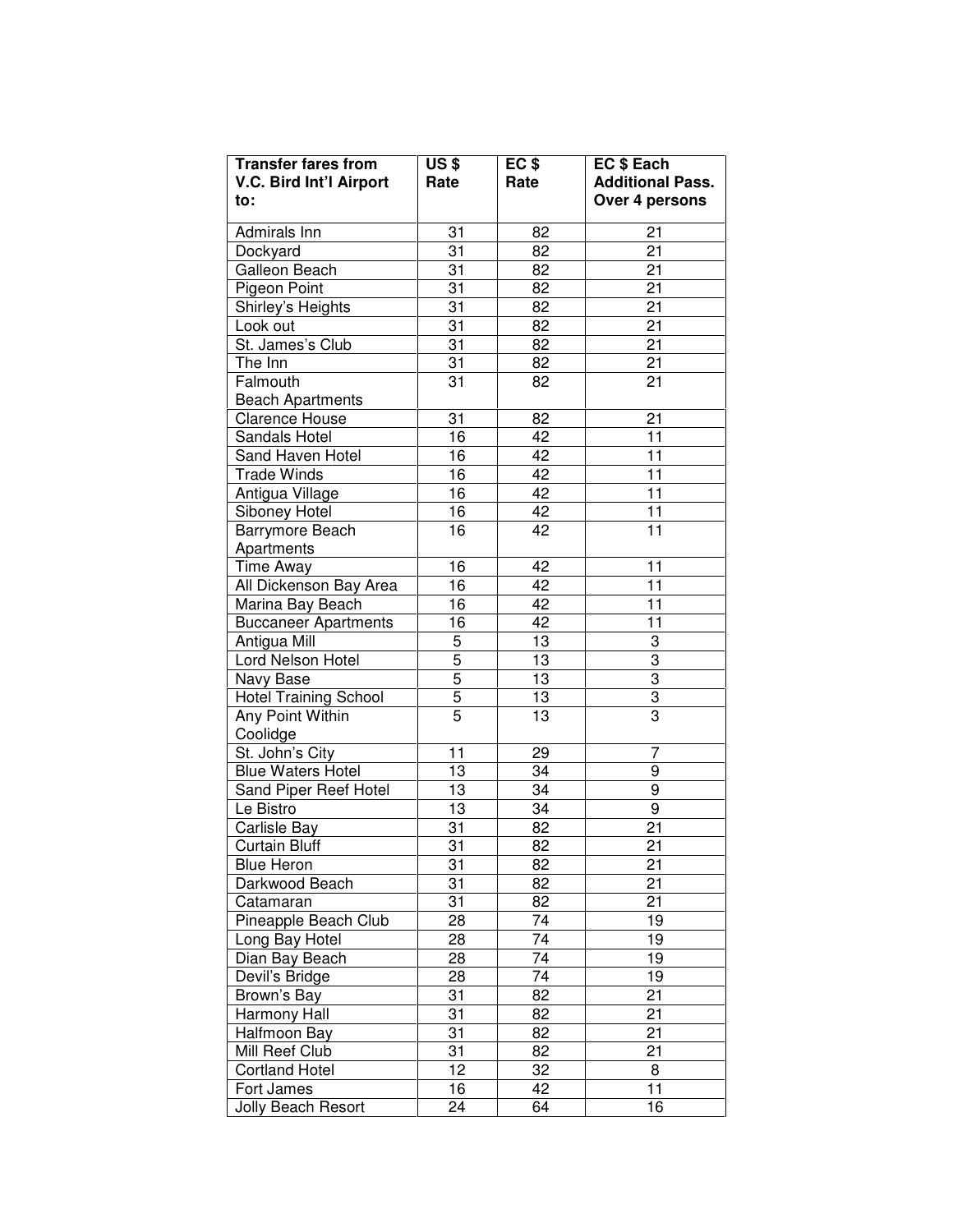| <b>Transfer fares from</b> | <b>US\$</b> | EC <sub>\$</sub> | EC \$ Each              |
|----------------------------|-------------|------------------|-------------------------|
| V.C. Bird Int'l Airport    | Rate        | Rate             | <b>Additional Pass.</b> |
| to:                        |             |                  | Over 4 persons          |
| Hawksbill Hotel            | 20          | 53               | 13                      |
| Galley Bay Hotel           | 20          | 53               | 13                      |
| <b>Grand Royal</b>         | 20          | 53               | 13                      |
| Pillar Rock Condos         | 20          | 53               | 13                      |
| <b>Trafalgar Heights</b>   | 20          | $5\overline{3}$  | 13                      |
| Five Islands               | 20          | 53               | 13                      |
| <b>Yeptons Resort</b>      | 20          | 53               | 13                      |
| Ebenezer                   | 16          | 42               | 11                      |
| Jennings                   | 16          | 42               | 11                      |
| Mc Kinnons                 | 16          | 42               | 11                      |
| Parham                     | 16          | 42               | 11                      |
| Sea View Farm              | 16          | 42               | 11                      |
| Johnson Point              | 31          | 82               | 21                      |
| Urlings                    | 31          | 82               | 21                      |
| Freetown                   | 31          | 82               | 21                      |
| Old Road                   | 31          | 82               | 21                      |
| English Harbour            | 31          | 82               | $\overline{21}$         |
| Crabbe's Hill              | 31          | 82               | 21                      |
| Cedar Grove                | 13          | 34               | 9                       |
| <b>Scotts Hill</b>         | 11          | 29               | 7                       |
| York's Village             | 13          | 34               | 9                       |
| Villa                      | 13          | 34               | 9                       |
| <b>Upper Road</b>          | 13          | 34               | 9                       |
| Lower Gambles              | 13          | 34               | 9                       |
| <b>Potters</b>             | 8           | 23               | 6                       |
| Cassada Gardens            | 8           | 23               | 6                       |
| Skerritt's Pasture         | 8           | 23               | 6                       |
| St. Johnson's Village      | 8           | 23               | 6                       |
| Pigott's Village           | 8           | 23               | 6                       |
| Clare Hall                 | 8           | 23               | 6                       |
| Golden Grove               | 13          | 34               | 9                       |
| <b>Cashew Hill</b>         | 13          | 34               | 9                       |
| Browne's Avenue            | 13          | 34               | 9                       |
| Grays Farm                 | 13          | 34               | 9                       |
| Liberta                    | 25          | 67               | 17                      |
| John Hughes                | 25          | 67               | 17                      |
| Bethesda                   | 25          | 67               | 17                      |
| Glanville's                | 22          | 58               | 15                      |
| Seaton's                   | 22          | 58               | 15                      |
| St. Phillip's              | 22          | 58               | 15                      |
| New Field                  | 22          | 58               | 15                      |
| <b>Swetes Village</b>      | 22          | 58               | 15                      |
| <b>Buckley's Village</b>   | 22          | 58               | 15                      |
| <b>Bendals</b>             | 22          | 58               | 15                      |
| <b>Cross Roads</b>         | 22          | 58               | 15                      |
| All Saint's Village        | 19          | 50               | 13                      |
| Freeman's Village          | 19          | 50               | 13                      |
| Pares Village              | 19          | 50               | 13                      |
| Jonas Road                 | 19          | 50               | 13                      |
| Crabbs Peninsular          | 19          | 50               | 13                      |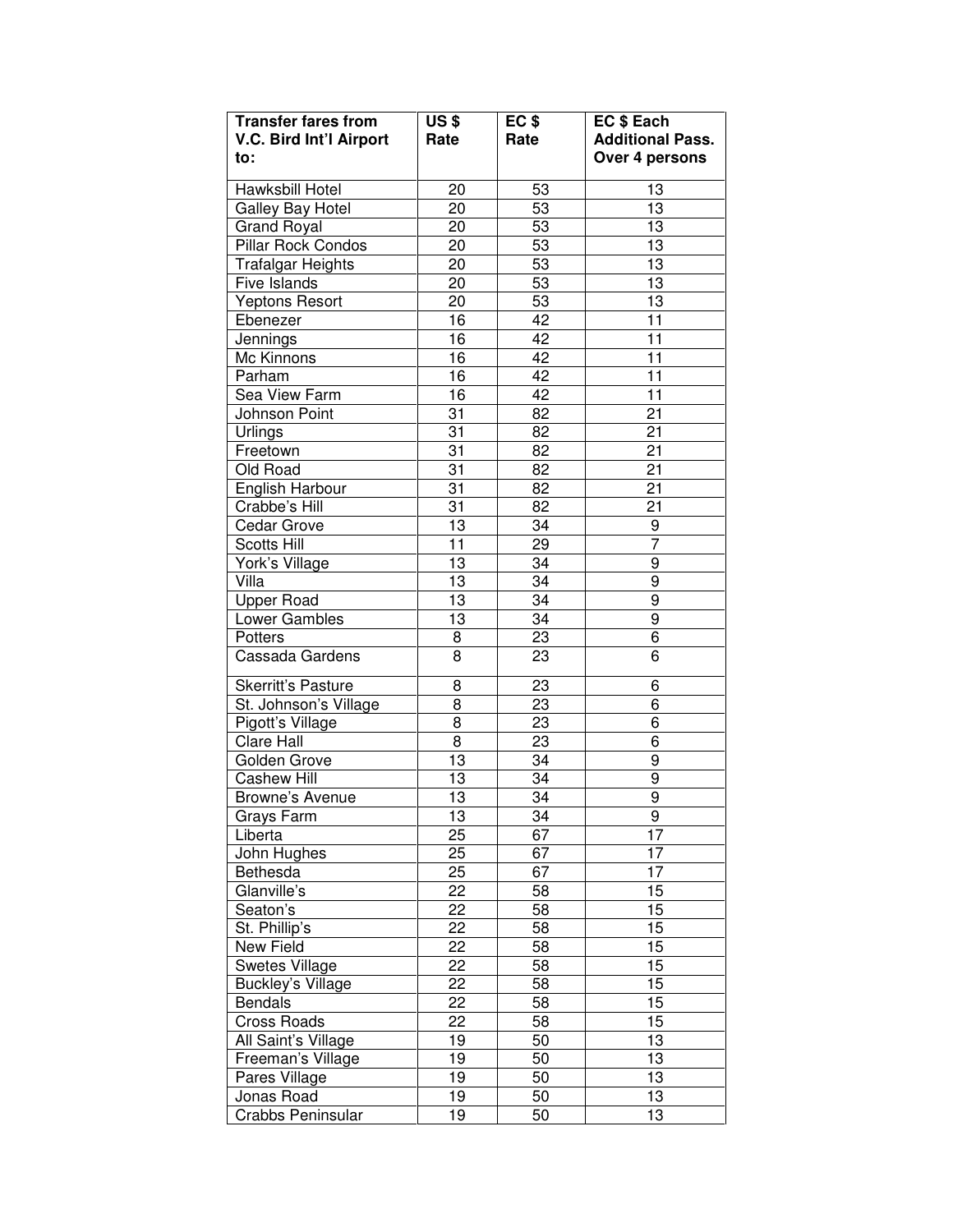| <b>Transfer fares from</b><br>V.C. Bird Int'l Airport<br>to: | <b>US\$</b><br>Rate | EC <sub>\$</sub><br>Rate | <b>EC \$ Each</b><br><b>Additional Pass.</b><br>Over 4 persons |
|--------------------------------------------------------------|---------------------|--------------------------|----------------------------------------------------------------|
| Willikies                                                    | 28                  | 74                       | 19                                                             |
| <b>Barnes Hill</b>                                           | 8                   | 23                       | 6                                                              |
| <b>New Winthroupes</b>                                       | 8                   | 23                       | 6                                                              |
| <b>Fitches Creek</b>                                         | 12                  | 32                       | 8                                                              |
| Cedar Valley                                                 | 12                  | 32                       | 8                                                              |
| <b>Cedar Valley Gardens</b>                                  | 12                  | 32                       | 8                                                              |